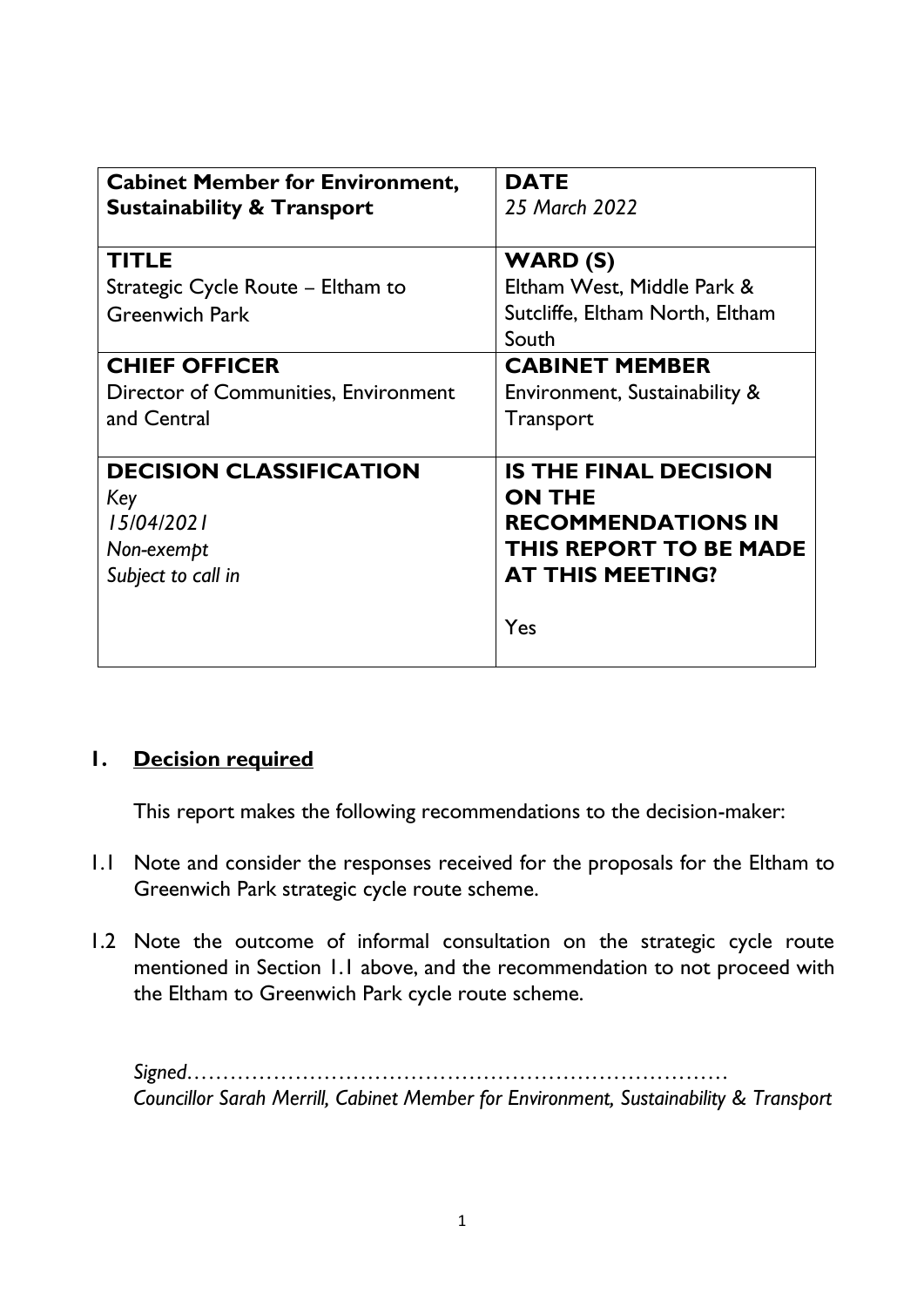# **2. Links to the Royal Greenwich high level objectives**

- 2.1. This report relates to the Council's ambition to promote and implement where possible high-level objectives as follows:
	- A Healthier Greenwich
	- A Safer Greenwich
	- A Great Place to Grow Up
	- A Cleaner, Greener Greenwich
	- A Great Place to Be
- 2.2 The Eltham to Greenwich Park strategic cycle route scheme sits within the listed objectives in 2.1.

### **3. Purpose of Report and Executive Summary**

- 3.1. This report sets out the background for the development of the Eltham to Greenwich Park strategic cycle route, the consultation carried out in March 2021, and the consultation outcomes.
- 3.2. In summary, details of the engagement appraoach, reponses received and recommendations on the proposals are made for consideration by the Cabinet Member for Environment, Sustainability & Transport.

### **4. Introduction and Background**

- 4.1. TfL launched the London Streetspace Plan in May 2020 with the specific aim of facilitating social distancing and encouraging short- to medium-distance journeys by sustainable modes, to accommodate the decline in public transport patronage that could have otherwise be absorbed by additional private car journeys.
- 4.2. The London Streetspace Programme is funded by the Government's Emergency Active Travel Fund (EATF), administered to London boroughs through TfL.
- 4.3. TfL invited London boroughs to bid for funding from the London Streetspace Programme in June 2020 to deliver temporary schemes that repurposed road space for walking and cycling and facilitated social distancing.
- 4.4. Funding was received for a new route between Greenwich Park and Eltham, in the first tranche of EATF funds in the first half of the 2020/21 financial year (hereafter referred to as H1).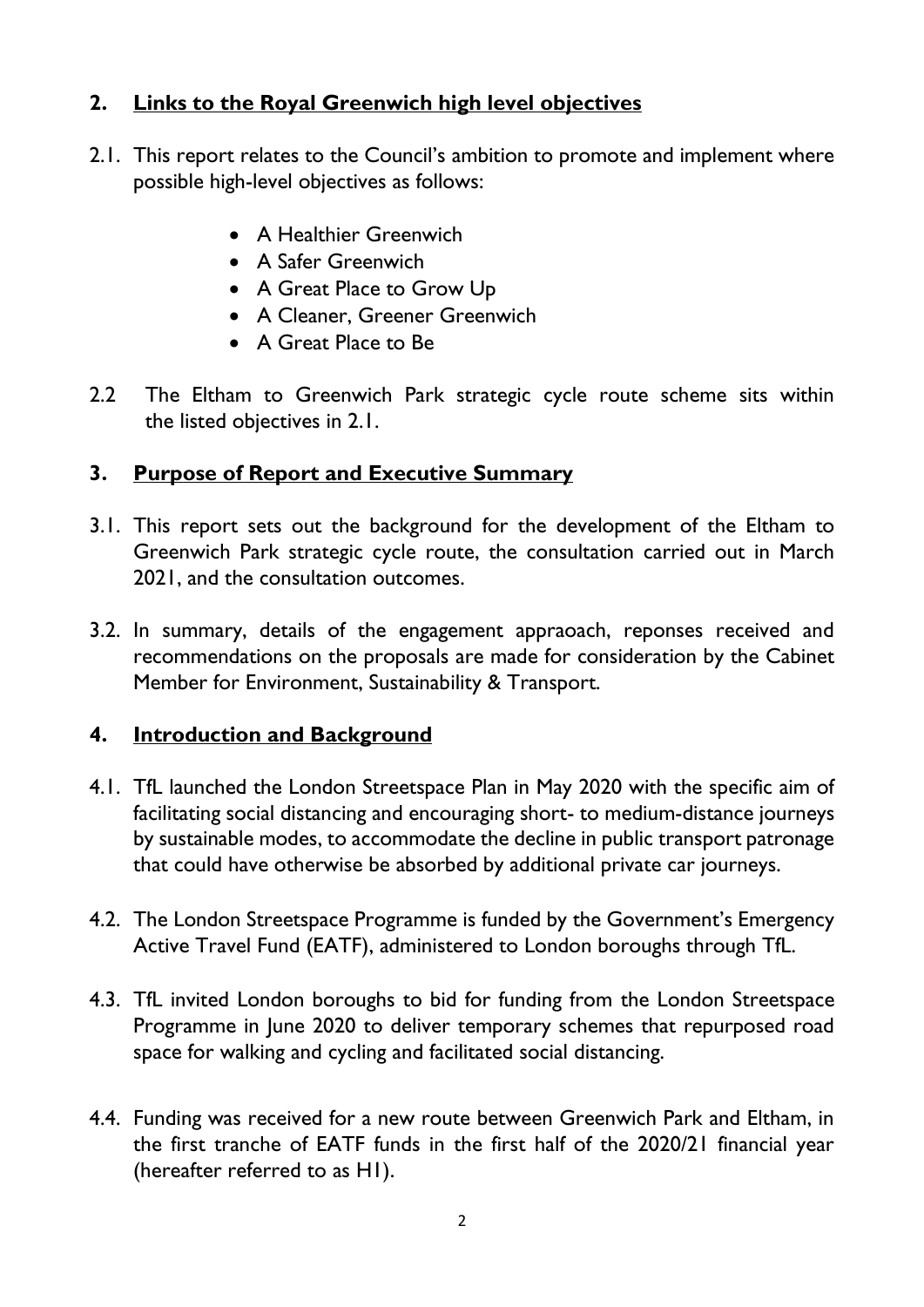- 4.5. The second half of the 2020/21 financial year (hereafter referred to as H2) saw a further funding settlement between central government and TfL. A proportion of RBG's LIP funding was reinstated in H2, along with further funds for design and implementation of the Greenwich Park to Eltham cycleway, secured in December 2020 via Tranche 2 of the Government's Active Travel Fund.
- 4.6. RBG's approach to consultation, the results and subsequent design amendments and recommended decision arising from those results are expanded upon in Section 8 of this report.
- 4.7. An on-line consultation platform known as CommonPlace was used to consult on the Eltham to Greenwich Park proposals between 1st and 21st March 2021.
- 4.8. This platform allowed residents, other stakeholders and statutory consultees to provide feedback on the proposals. This consultation is summarised further in Section 8 of this report. A copy of the consultation letter and plan is included as Appendix 3 of this report.

### **5. Available Options**

- 5.1. The options available following the analysis of the comments received are to:
- 5.2. Option  $\Gamma$ : Proceed with the scheme proposals outlined in the initial engagement
- 5.3. Option 2 Do not proceed with the Eltham to Greenwich Park strategic cycle route.

### **6. Preferred Option**

6.1. The preferred option is Option 2: not to proceed with the Eltham to Greenwich Park strategic cycle route based on consultation and Emergency Service feedback.

# **7. Reasons for Recommendations**

7.1. This approach demonstrates that the Council has listened to, and considered carefully, the views expressed at public consultation.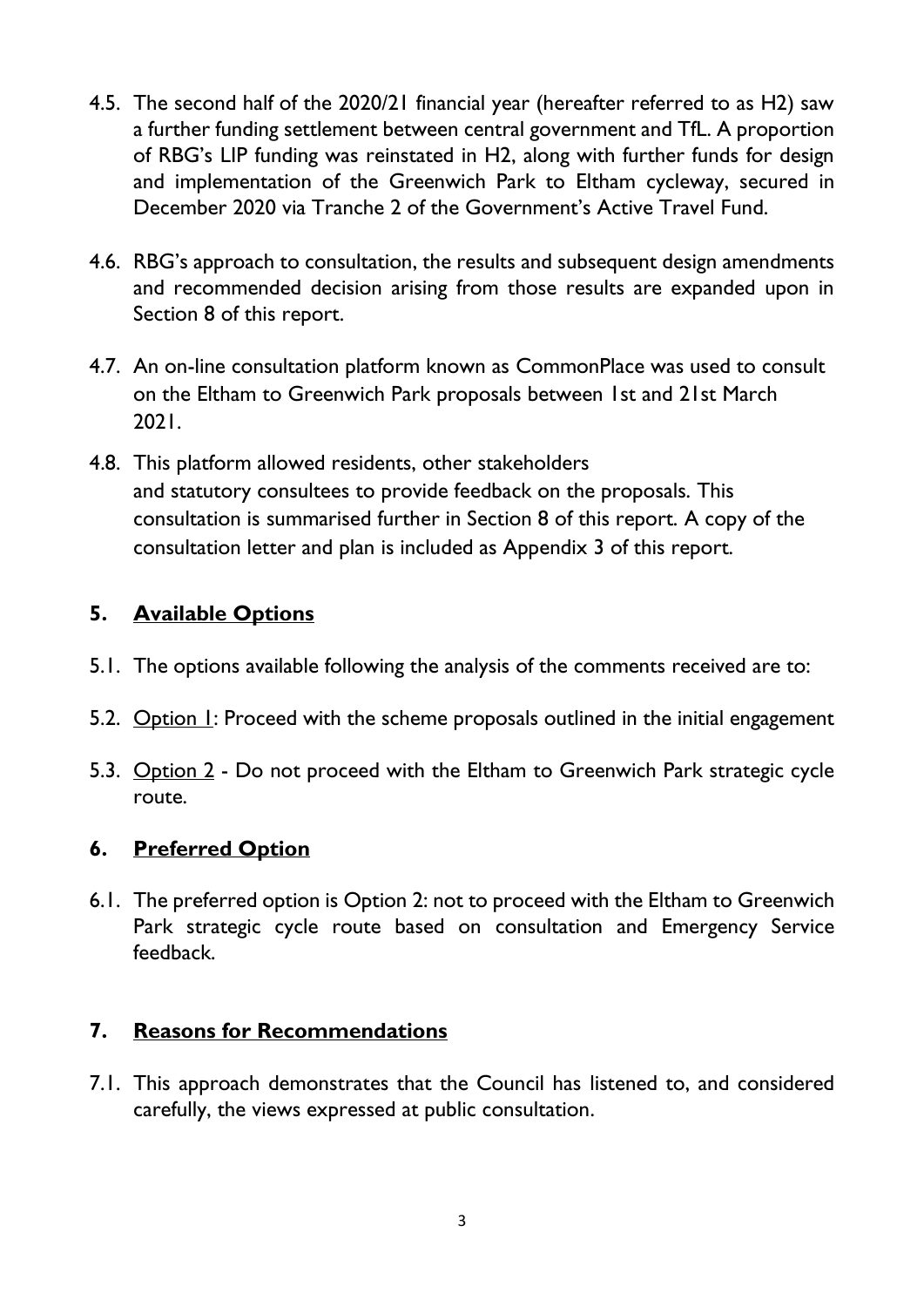- 7.2. The responses to the consultation set out in Section 8 below, collectively suggest a significant level of concern about the scheme. Analysis of free text responses shows these concerns primarily comprise the following:
	- o Concerns around congestion and traffic displacement from filters,
	- o concerns over air quality,
	- o Concerns over longer car journeys for essential users e.g. carers, people with mobility issues, professional drivers,
	- o Concerns over road safety, and
	- o Making modal filters easier to pass through (resident exemptions, relaxed timings, Blue Badge holders).
- 7.3. A full list of reoccurring themes can be found in Section 8 below.
- 7.4. On this basis Option 1 to "Proceed with the scheme proposals outlined in the initial engagement" is not recommended.
- 7.5. Option 2 to "Do nothing do not proceed with the Greenwich Park to Eltham strategic cycle route". This option takes account of concerns raised in the representations submitted by residents and other stakeholders (see Section 8 below) in response to the public consultation, the content of which officers have considered carefully. In addition, there is continued uncertainty over peak traffic flows, travel habits and modal choices as a result of the impacts of the COVID-19 pandemic; many people may continue to work from home, or continue to avoid public transport even as restrictions are eased.

### **8. Consultation Results**

- 8.1. The Council launched a public consultation on both strategic cycle routes between 1<sup>st</sup> and 21<sup>st</sup> March 2021.
- 8.2. Prior to the schemes being consulted on publicly, RBG officers met with the Emergency Services to get input on the schematic designs. Suggestions from representatives of the Metropolitan Police, the London Fire Brigade and the London Ambulance Service were incorporated into the design of each scheme where possible.
- 8.3. The online consultation platform, [Commonplace,](https://greenersafergreenwich.commonplace.is/) is provided in the hyperlink. This was used to host the information on both cycle route proposals and allowed the public to comment.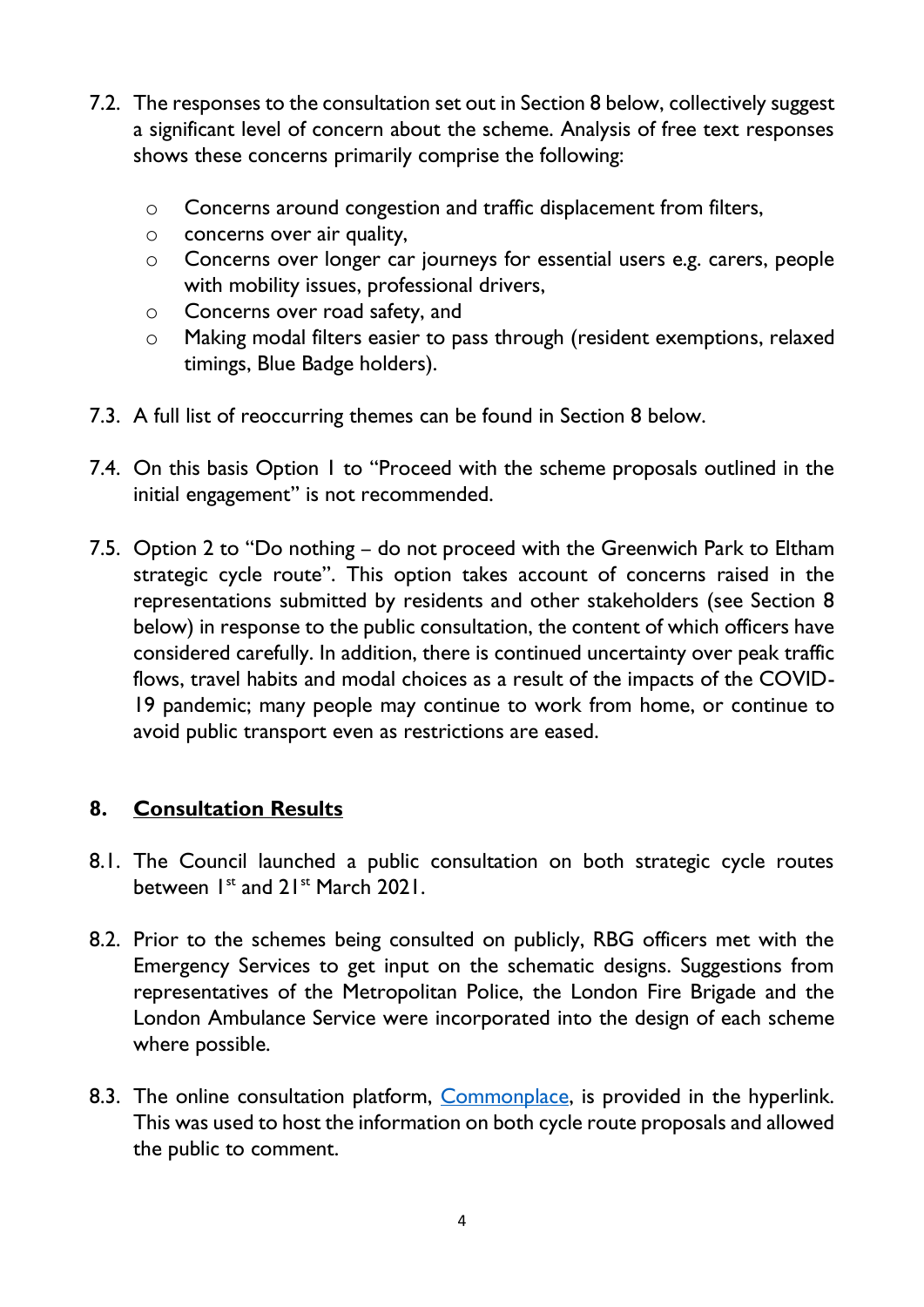- 8.4. The Council sent a total of 2,613 letters to residents in the vicinity of the Eltham to Greenwich Park cycle route scheme, inviting them to submit comments to the Commonplace page. A copy of the letters and distribution areas can be found in Appendix 3.
- 8.5. A fully redacted list of consultation responses from the Emergency Services, local residents and local stakeholders via email, phone and post for the strategic cycle route scheme can be found in Appendix 4.
- 8.6. The Council received a total of 990 responses on the Commonplace page, broken down as follows in Table 1 below:

| <b>Scheme</b> | <b>Supportive</b> | <b>Neutral</b> | <b>Unsupportive   TOTAL</b> |     |
|---------------|-------------------|----------------|-----------------------------|-----|
| Eltham $-$    |                   |                |                             |     |
| Greenwich     | 363               | 20             | 607                         | 990 |
| Park          |                   |                |                             |     |

*Table 1: Breakdown of sentiment of responses to the Eltham strategic cycle route consultation*



*Table 2: Pie chart of sentiment of responses to the Eltham strategic cycle route consultation*

- 8.7. The responses to the **[Eltham to Greenwich Park](https://greenersafergreenwich.commonplace.is/proposals/eltham-to-greenwich-park-strategic-cycle-route)** are publicly available and hyperlinked for ease of reference.
- 8.8. Free text comments on the Commonplace page were carefully analysed for recurring themes. The most commonly mentioned themes for each scheme,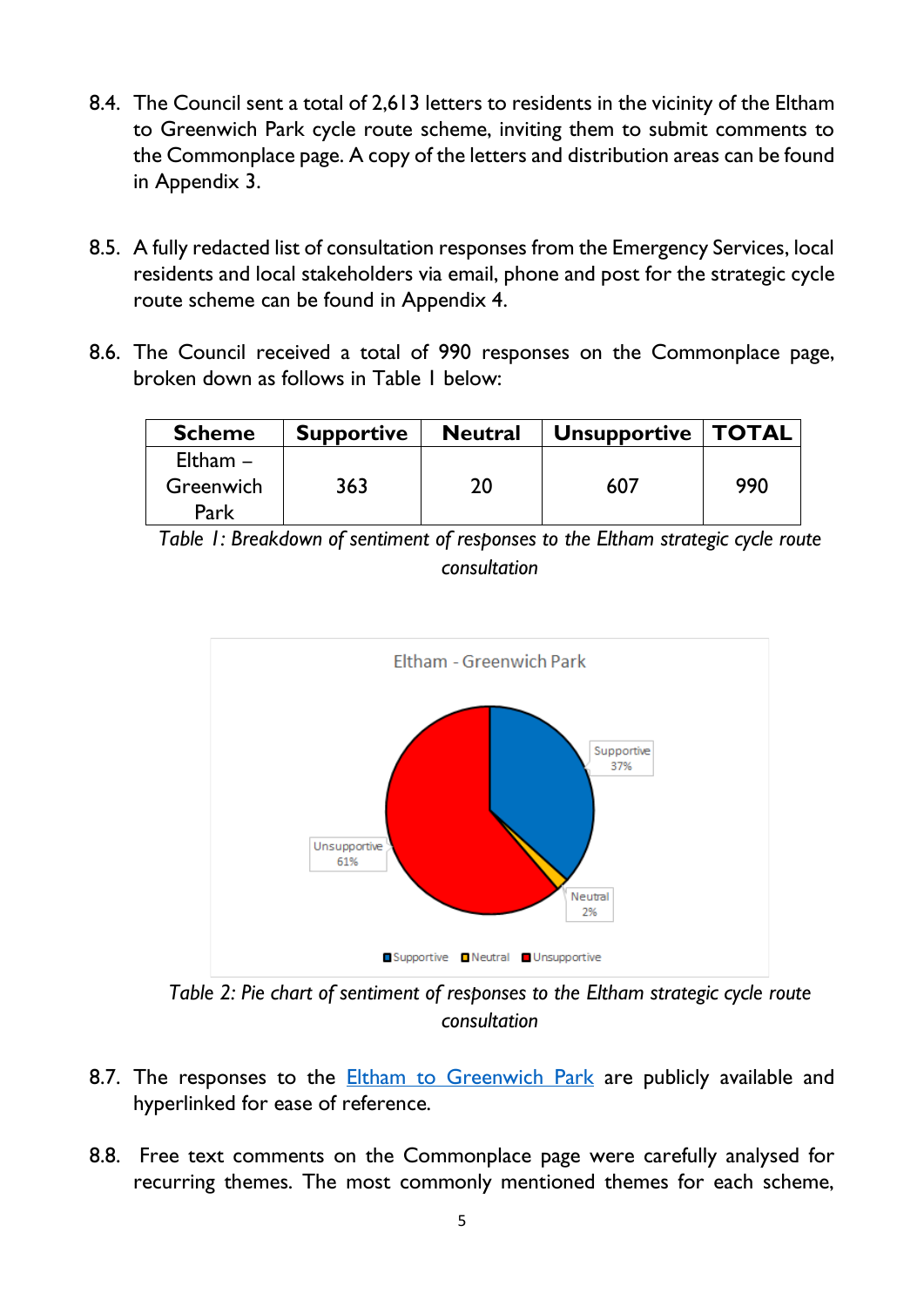along with the percentage of comments in which they were raised, are provided in Table 2 below:

| <b>Table</b> | <b>Eltham - Greenwich Park</b>          |           |  |
|--------------|-----------------------------------------|-----------|--|
| 3:           | Theme                                   | Frequency |  |
|              | Concerns around congestion and          | 28.9%     |  |
|              | traffic displacement from filters       |           |  |
|              | Concerns over air quality               | 20.0%     |  |
|              | Concerns over longer car journeys       |           |  |
|              | for essential users e.g. carers, people | 12.1%     |  |
|              | with mobility issues, professional      |           |  |
|              | drivers                                 |           |  |
|              | Concerns over road safety               | 9.7%      |  |
|              | Making modal filters easier to pass     |           |  |
|              | through (resident exemptions,           | 6.1%      |  |
|              | relaxed timings, Blue Badge holders)    |           |  |

*Analysis of most frequently recurring themes in Commonplace text comments for Eltham strategic cycle route*

- 8.9. Concerns over traffic displacement from the proposed introduction of modal filters on Kidbrooke Gardens, Eltham Green Road and Shawbrooke Road for the Eltham to Greenwich Park scheme were referred to the most in the free text comments.
- 8.10.The proposals to convert the existing advisory cycle lane along Eltham Hill (northern side) into a mandatory cycle lane. There are currently no parking restrictions along this section of Eltham Hill, which is used by local residents without drives to park their vehicles. The introduction of the mandatory cycle lane would result in approximately 30 parking space being removed, and moving vehicles which use to park here into surrounding roads.
- 8.11.Emergency Services have stated they are supportive of proposals to promote active travel, and committed to sustainable development. While supportive of these goals, Emergency Services have raised concerns on the proposals for:
	- o narrowing heavily traffic laden lanes which reduces the available space for motorists to pullover/move out of the way of emergency vehicles which will have an impact on their ability to respond to emergencies,
	- o displaced traffic, as a result of road closures, and
	- o bus stop build outs and other islands potentially creating pinch points and hinder emergency vehicle progression through traffic.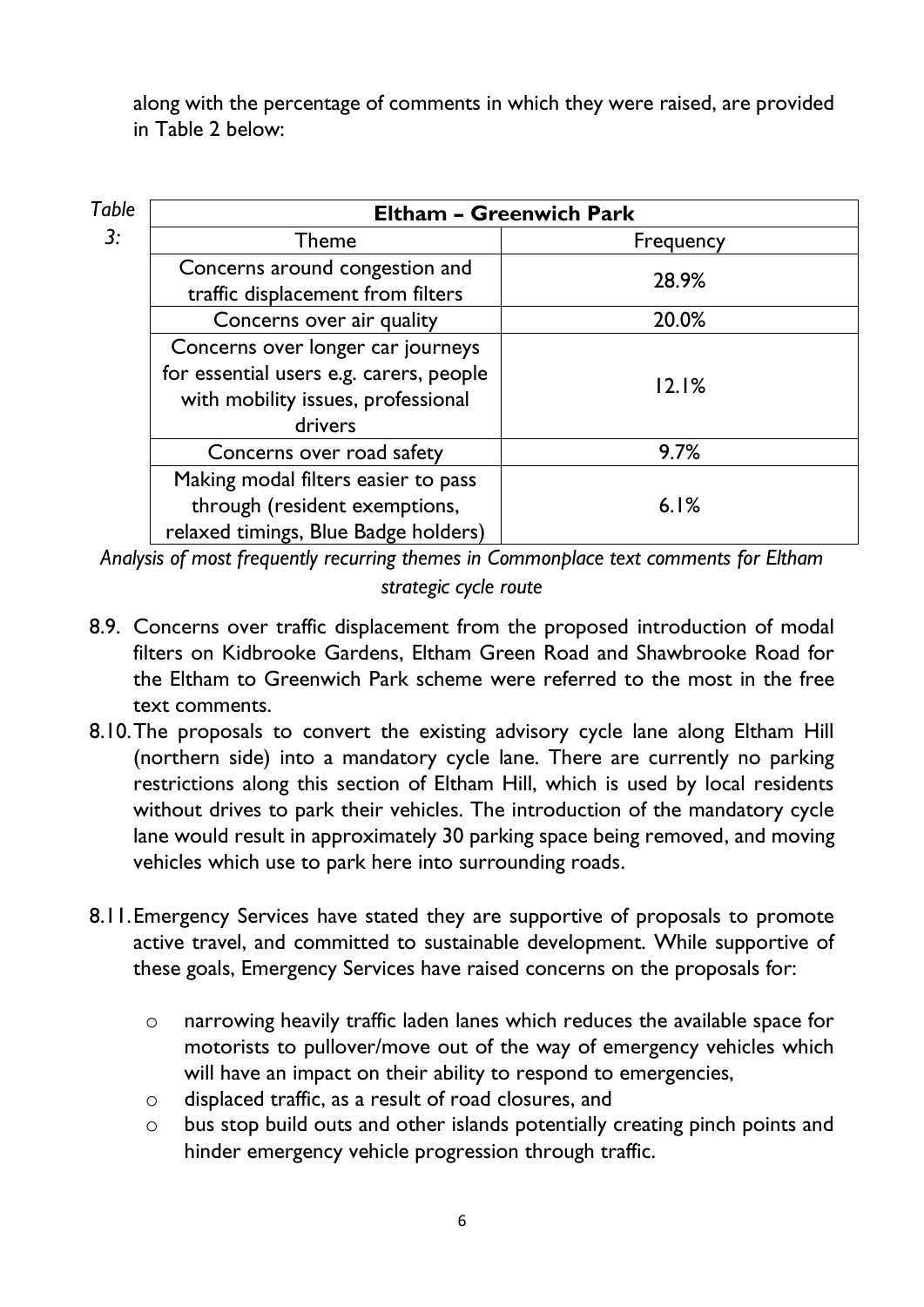### **9. Next Steps: Communication and Implementation of the Decision**

- 9.1. The preferred option is Option 2, not to implement the scheme as consulted, taking into account the responses to the consultation. The decision made pursuant to this report will be published on the Council's Streetspace Programme - Strategic Cycle Routes webpage to reflect the decision made.
- 9.2. It is proposed that the Council develops a borough-wide, over-arching Sustainable Transport Strategy, linked to its Local Implementation Plan for transport. It would seek to provide a joined-up approach to the following issues:
	- Vision Zero (casualty reduction) schemes
	- Speed management schemes
	- Freight management
	- Behaviour change
	- Public transport improvements
	- Cycling schemes
	- Walking schemes

### **10. Cross-Cutting Issues and Implications**

| <b>Issue</b>                               | <b>Implications</b>                                                                                                                                                                                                                                                                                             | Sign-off                                                                                                                        |
|--------------------------------------------|-----------------------------------------------------------------------------------------------------------------------------------------------------------------------------------------------------------------------------------------------------------------------------------------------------------------|---------------------------------------------------------------------------------------------------------------------------------|
| <b>Legal including</b><br>Human Rights Act | If the Cabinet Member were to make<br>a decision against the officer<br>recommendation and decide to<br>proceed with Option I (proceed<br>with the Eltham - Greenwich Park<br>strategic cycle route scheme<br>proposal), there are various legal<br>powers for creating a cycle route<br>with differing effect. | Eleanor Penn,<br><b>Assistant Head</b><br>of Legal<br><b>Services</b><br>(Planning &<br>Procurement),<br>$10th$ January<br>2022 |
|                                            | The most appropriate in this instance<br>would appear to be utilising the<br>powers in the Traffic Signs<br><b>Regulations and General Directions</b><br>2016. This legislation authorises cycle<br>lanes through installing authorised<br>traffic signs (Part 4, Schedule 9) and                               |                                                                                                                                 |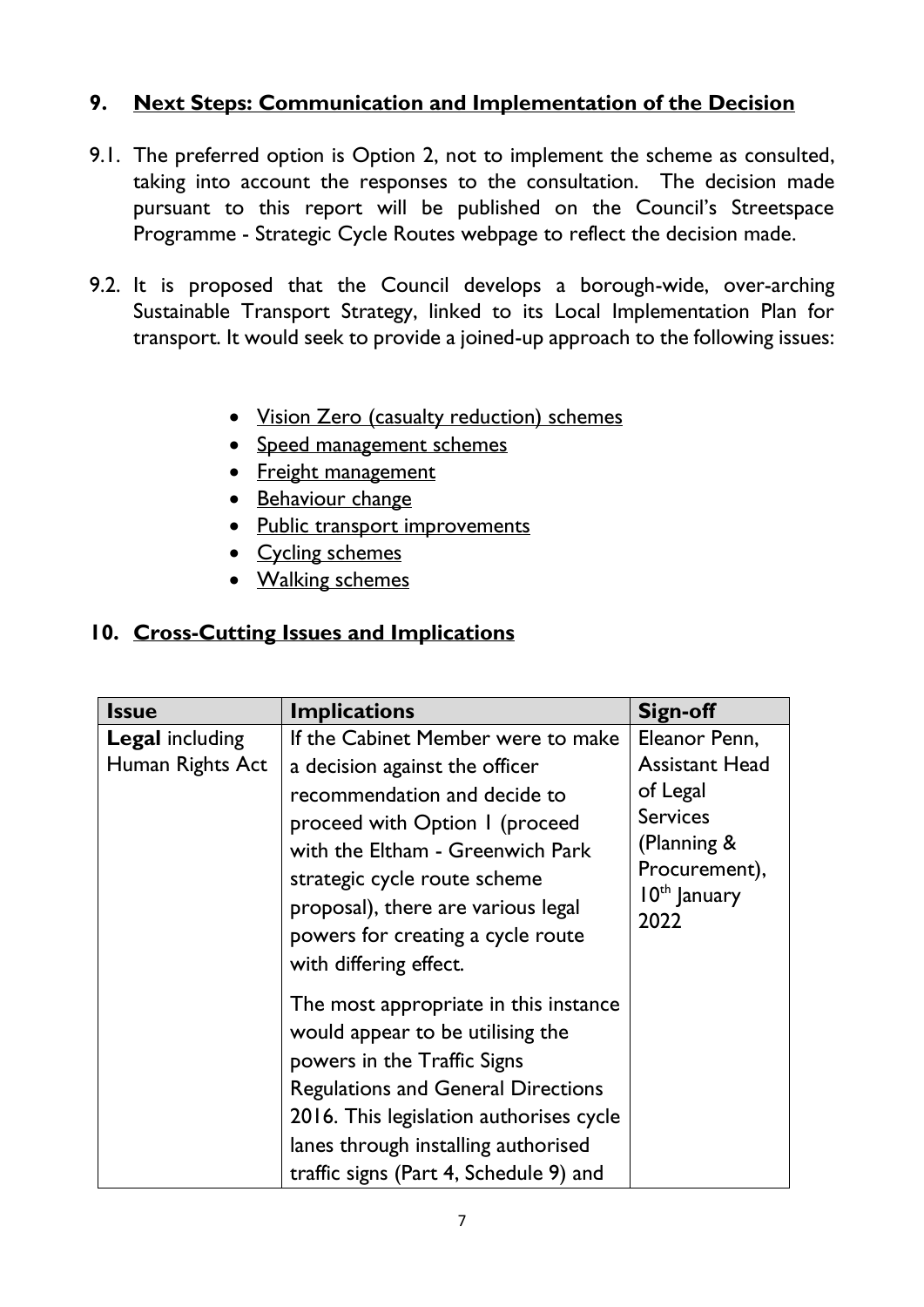|                                       | associated road markings (Part 6,<br>Schedule 9) without the need for a<br>road traffic regulation order. The<br>traffic signs can then be enforced<br>under section 67 of the Road Traffic<br>Act 1988, which says that a person is<br>guilty of an offence if they drive a<br>vehicle failing to comply with the<br>indication given on an authorised<br>traffic sign. |                                                                                      |
|---------------------------------------|--------------------------------------------------------------------------------------------------------------------------------------------------------------------------------------------------------------------------------------------------------------------------------------------------------------------------------------------------------------------------|--------------------------------------------------------------------------------------|
|                                       | If the Cabinet Member were to make<br>a decision against the officer<br>recommendation and decide to<br>proceed with Option 1, she should<br>authorise the creation of the<br>strategic cycle route and the<br>installation of the prescribed signs<br>and associated road markings.                                                                                     |                                                                                      |
|                                       | As the cycle route in question is<br>described as a "strategic cycle route<br>scheme", a reasonable interpretation<br>is that it falls under the "Approval of<br>implementation of Strategic Traffic<br>or Parking Management Schemes" in<br>Part 3 of the Constitution<br>(Responsibility for Functions) and,<br>therefore, is a Cabinet Member<br>decision.            |                                                                                      |
| <b>Finance and</b><br>other resources | The Cabinet Member is requested to<br>note and consider the responses<br>received to the proposals for the<br>Eltham to Greenwich Park strategic<br>cycle route scheme as set out in the<br>report and agree not to proceed with<br>the scheme.<br>There are no direct financial<br>implications arising from this report.                                               | <b>Sue Rock</b><br>Accountancy<br><b>Business</b><br>Change<br>manager<br>07/12/2021 |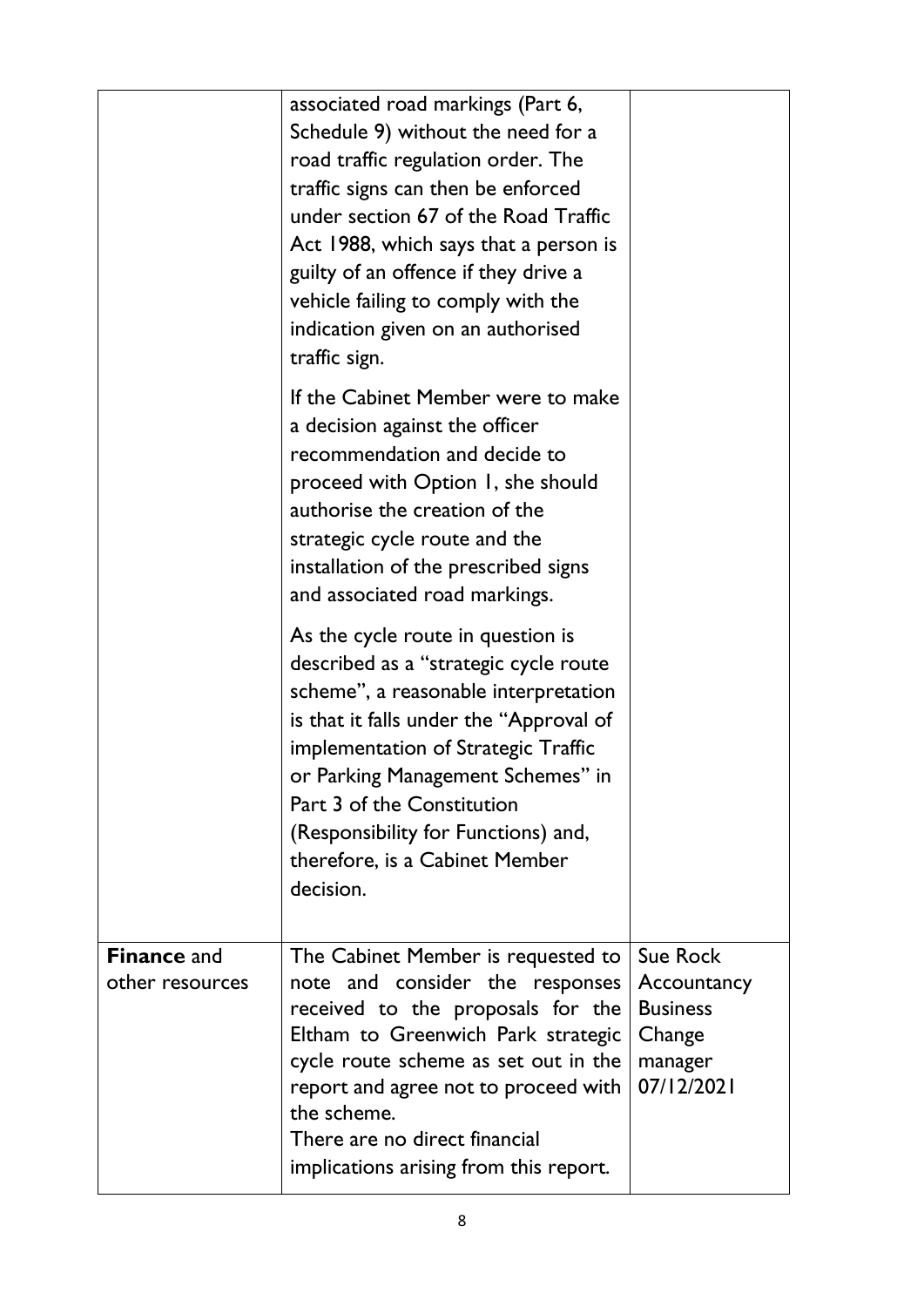| <b>Equalities</b> | Decision-makers are reminded of the<br>requirement under the Public Sector<br>Equality Duty (s149 of the Equality<br>Act 2010) to have due regard to (i)<br>eliminate unlawful discrimination,<br>harassment, victimisation and other<br>conduct prohibited by the Act, (ii)<br>advance equality of opportunity<br>between people from different<br>groups, and (iii) foster good relations<br>between people from different<br>groups.        | <b>Rich Udemezue</b><br><b>Senior Traffic</b><br>Engineer<br>$01 - 12 - 2021$ |
|-------------------|------------------------------------------------------------------------------------------------------------------------------------------------------------------------------------------------------------------------------------------------------------------------------------------------------------------------------------------------------------------------------------------------------------------------------------------------|-------------------------------------------------------------------------------|
|                   | The decisions recommended through<br>this paper could directly impact on<br>end users. The impact has been<br>analysed and varies between groups<br>of people. The results of this analysis<br>are available in the equality impact<br>assessment attached at Appendix 5.                                                                                                                                                                      |                                                                               |
|                   | This report contributes to the<br>Council's Equality and Equity Charter<br>and the Council's Equality Objectives<br>2020-2024 by promoting active<br>travel as a part of a wider strategy<br>where possible and addressing the<br>needs of residents and staff with<br>protected characteristics. The<br>Council will to continue to evaluate<br>its services and policies to promote<br>equality in terms of social and<br>economic outcomes. |                                                                               |
| Climate change    | The proposals support the Local<br>Implementation Plan for transport<br>and the Carbon Neutral Plan (which<br>form part of the Policy Framework<br>set out in the Royal Borough's<br>constitution).                                                                                                                                                                                                                                            | <b>Rich Udemezue</b><br>Senior Traffic<br>Engineer<br>$01 - 12 - 2021$        |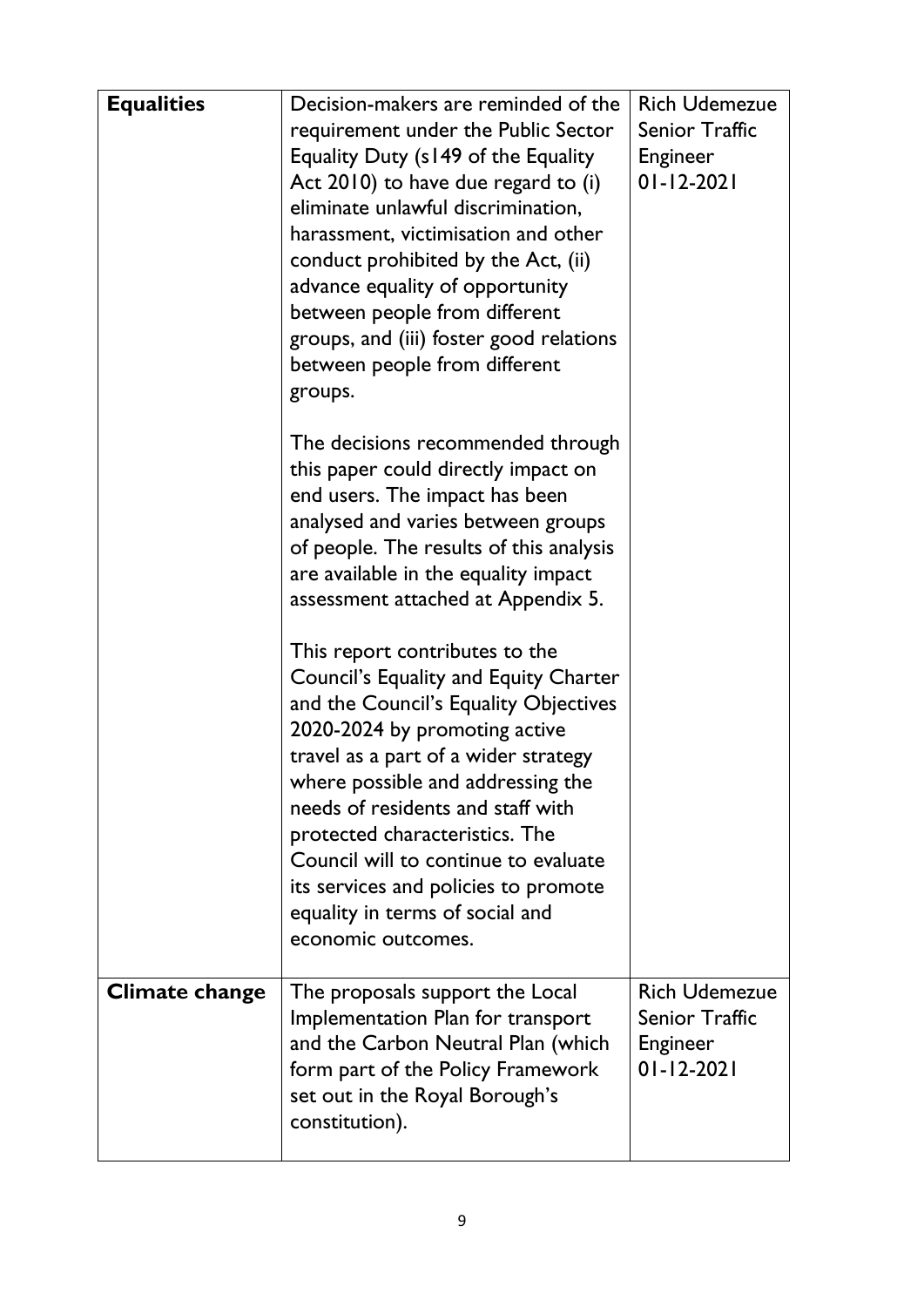| The Council is committed to 'Create   |  |
|---------------------------------------|--|
| new and improve existing cycle        |  |
| network infrastructure and walking    |  |
| routes' where possible as part of the |  |
| walking and cycling infrastructure in |  |
| the Carbon Neutral Plan.              |  |
|                                       |  |